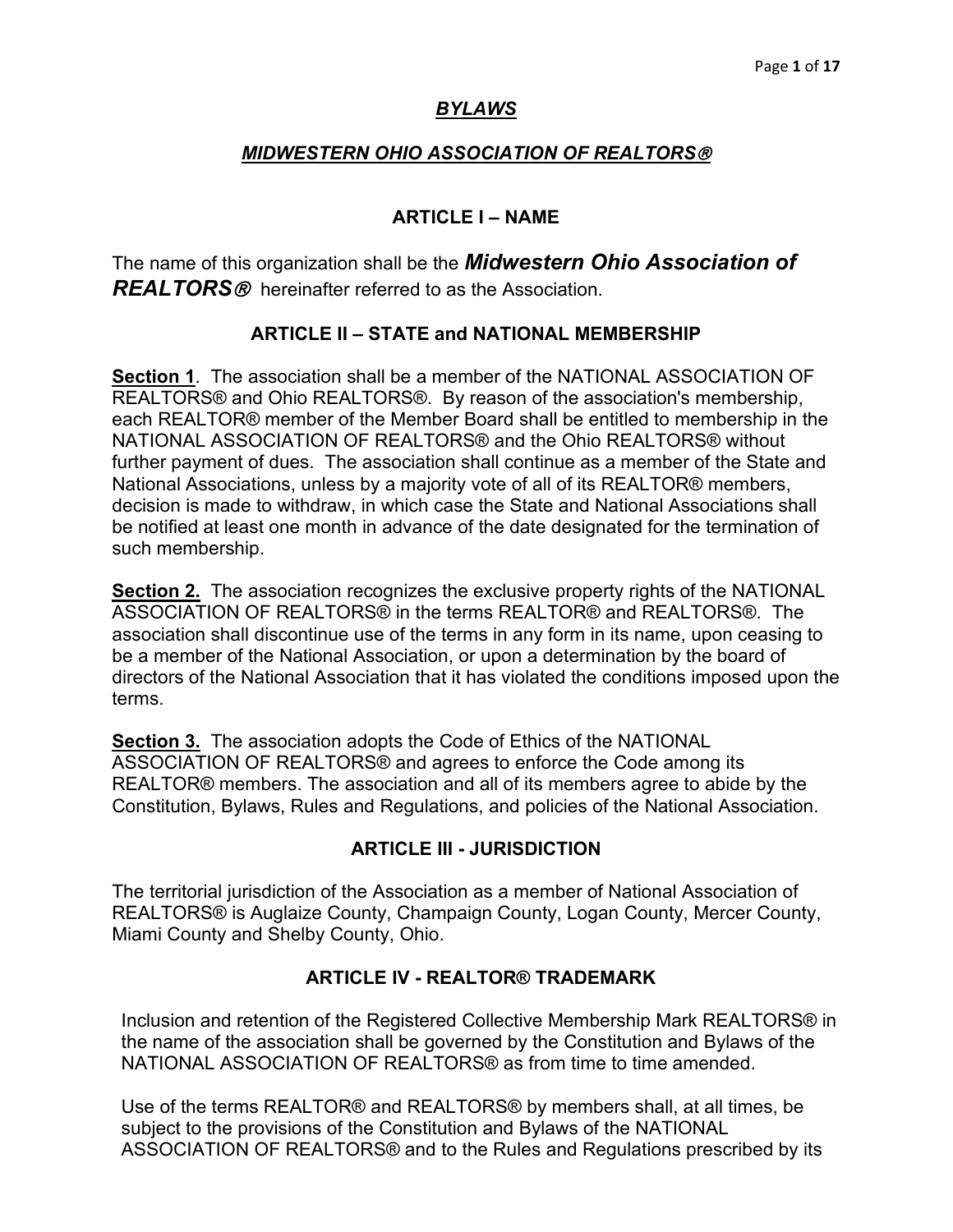board of directors. The association shall have the authority to control, jointly and in full cooperation with the NATIONAL ASSOCIATION OF REALTORS®, use of the terms within its jurisdiction. Any misuse of the terms by members is a violation of a membership duty and may subject members to disciplinary action by the board of directors after a hearing as provided for in the association's Code of Ethics and Arbitration Manual.

REALTOR® members of the association shall have the privilege of using the terms REALTOR® and REALTORS® in connection with their places of business within the state or a state contiguous thereto so long as they remain REALTOR® members in good standing. No other class of members shall have this privilege.

A REALTOR® principal member may use the terms REALTOR® and REALTORS®, only if all the principals of such firm, partnership, or corporation who are actively engaged in the real estate profession within the state or a state contiguous thereto are REALTOR® members or Institute Affiliate members.

In the case of a REALTOR® principal member whose business activity is substantially all commercial, the right to use the term REALTOR® or REALTORS® shall be limited to office locations in which a principal holds REALTOR® membership. If a firm, partnership, or corporation operates additional places of business in which no principal holds REALTOR® membership, the term REALTOR® or REALTORS® may not be used in any reference to those additional places of business.

Institute Affiliate members shall not use the terms REALTOR® or REALTORS®, nor the imprint of the emblem seal of the NATIONAL ASSOCIATION OF REALTORS®.

## **ARTICLE V - CODE OF ETHICS Professional Standards and Training**

## **Section 1. New Member Code of Ethics Orientation**

Applicants for REALTOR® membership and provisional REALTOR® members (where applicable) shall complete an orientation program on the Code of Ethics of not less than two hours and thirty minutes of instructional time. This requirement does not apply to applicants for REALTOR® membership or provisional members who have completed comparable orientation in another association, provided that REALTOR® membership has been continuous, or that any break in membership is for one year or less.

Failure to satisfy this requirement within sixty (60) days of the date of application (or, alternatively, the date that provisional membership was granted), will result in denial of the membership application or termination of provisional membership.

# **Section 2. Continuing REALTOR® Code of Ethics Training**

Effective January 1, 2019, through December 31, 2021 and for successive three-year periods thereafter, each REALTOR® member of the association (with the exception of REALTOR® members granted REALTOR® Emeritus status by the National Association) shall be required to complete ethics training of not less than two (2) hours and thirty (30) minutes of instructional time. This requirement will be satisfied upon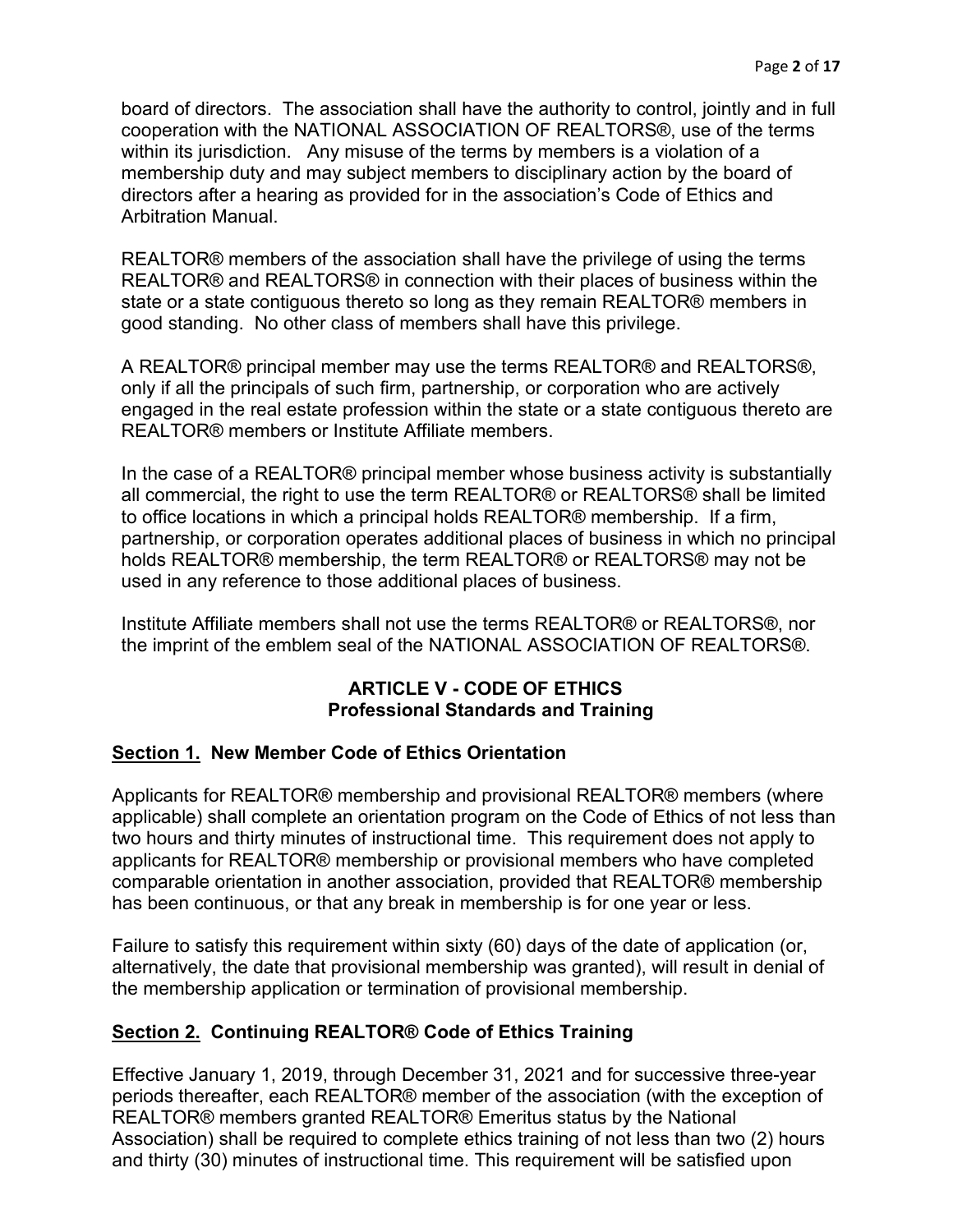presentation of documentation that the member has completed a course of instruction conducted by this or another association, the State Association of REALTORS®, the NATIONAL ASSOCIATION OF REALTORS®, which meets the learning objectives and minimum criteria established by the NATIONAL ASSOCIATION OF REALTORS® from time to time. REALTOR® members who have completed training as a requirement of membership in another association and REALTOR® members who have completed the New Member Code of Ethics Orientation during any three-year cycle shall not be required to complete additional ethics training until a new three-year cycle commences.

Failure to satisfy the required periodic ethics training shall be considered a violation of a membership duty. Failure to meet the requirement in any three-year cycle will result in suspension of membership for the first two months (January and February) of the year following the end of any three-year cycle or until the requirement is met, whichever occurs sooner. On March 1 of that year, the membership of a member who is still suspended as of that date will be automatically terminated. (*Amended 11/2019*)

## **Section 3.** Discipline of REALTOR® Members.

Any REALTOR® member of the association may be disciplined by the board of directors for violations of the Code of Ethics or other duties of membership, after a hearing as described in the Code of Ethics and Arbitration Manual of the association, provided that the discipline imposed is consistent with the discipline authorized by the Professional Standards Committee of the NATIONAL ASSOCIATION OF REALTORS® as set forth in the Code of Ethics and Arbitration Manual of the National Association.

#### **Section 4.** Enforcement of the Code.

The responsibility of the association and of association members relating to the enforcement of the Code of Ethics, the disciplining of members, and the arbitration of disputes, and the organization and procedures incident thereto, shall be governed by the Code of Ethics and Arbitration Manual of the NATIONAL ASSOCIATION OF REALTORS®, as amended from time to time, which is by this reference incorporated into these Bylaws, provided, however, that any provision deemed inconsistent with state law shall be deleted or amended to comply with state law.

#### **Section 5.** Cooperative Agreement for Professional Standards Administration

The Midwestern Ohio Association of REALTORS Board of Directors is hereby authorized to establish with one or more other REALTOR® associations a **cooperative** agreement such as may be necessary to fulfill this association's responsibilities as a Member Board of the NATIONAL ASSOCIATION OF REALTORS® for enforcement of the Code of Ethics and the provision of arbitration and mediation services to members. Further, the Board of Directors shall ensure that appropriate procedural policy is approved and competent administrative support is provided to fully implement and sustain such joint agreement.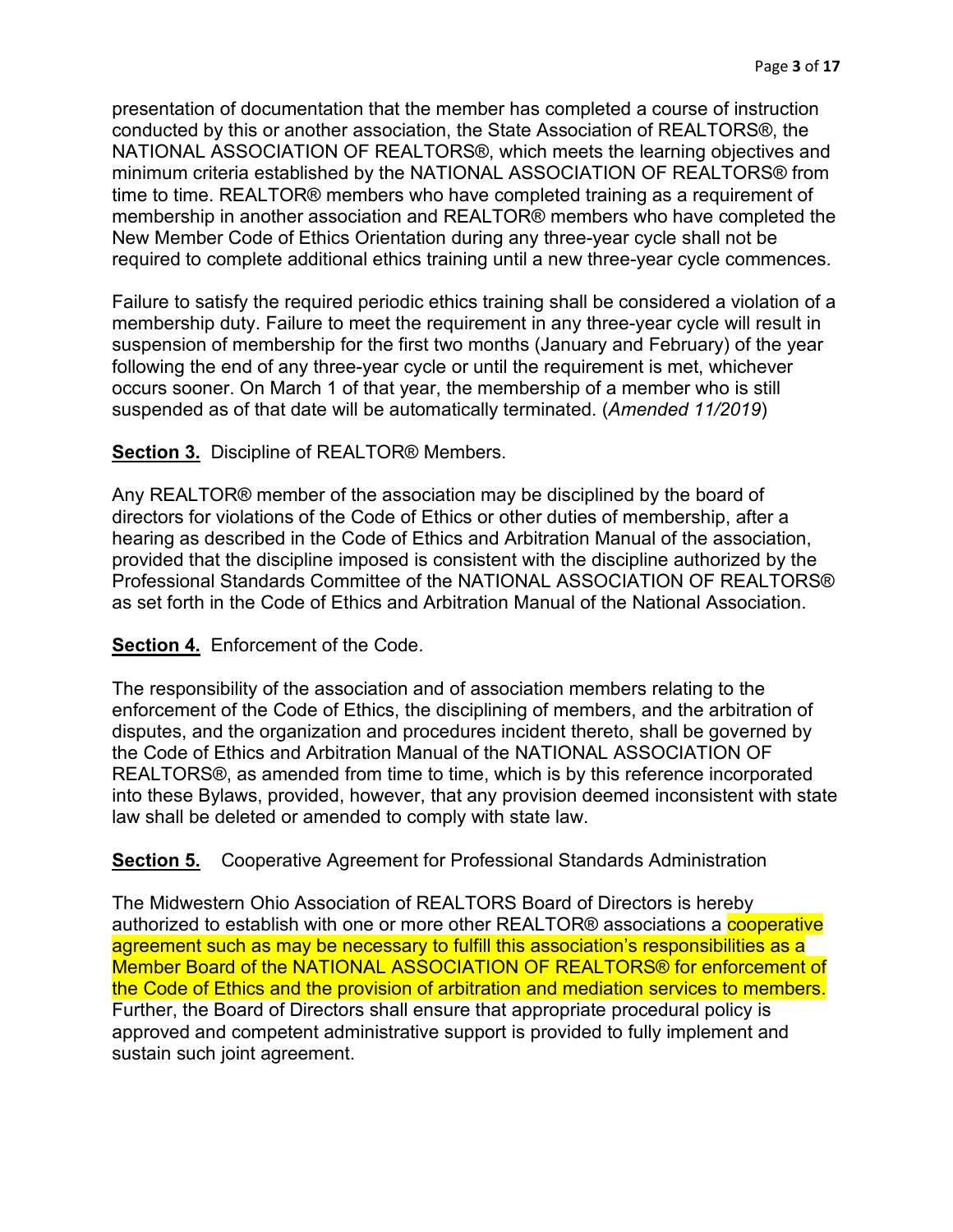### **ARTICLE VI - MEMBERSHIP**

#### **Section 1.** Types of Members

**REALTOR® Members** - REALTOR® Members, whether primary or secondary shall be:

Individuals who, as sole proprietors, partners, corporate officers, or branch office managers, are engaged actively in the real estate profession, including buying, selling, exchanging, renting or leasing, managing, appraising for others for compensation, counseling, building, developing or subdividing real estate, and who maintain or are associated with an established real estate office in the state of Ohio or a state contiguous thereto. All persons who are partners in a partnership, or all officers in a corporation who are actively engaged in the real estate profession within the state or a state contiguous thereto shall qualify for REALTOR® Membership only, and each is required to hold REALTOR<sup>®</sup> Membership in an Association of REALTORS<sup>®</sup> within the state or a state contiguous thereto unless otherwise qualified for Institute Affiliate Membership.

In the case of a real estate firm, partnership, or corporation, whose business activity is substantially all commercial, only those principals actively engaged in the real estate business in connection with the same office, or any other offices within the jurisdiction of the board in which one of the firm's principals holds REALTOR® membership, shall be required to hold REALTOR® membership otherwise qualified for Institute Affiliate Membership.

Individuals who are engaged in the real estate profession other than as sole proprietors, partners, corporate officers or branch office managers and are associated with a REALTOR<sup>®</sup> Member and meet the qualifications.

**Franchise REALTOR® Membership.** Corporate officers (who may be licensed or unlicensed) of a real estate brokerage franchise organization with at least one hundred fifty (150) franchisees located within the United States, its insular possessions and the commonwealth of Puerto Rico, elected to membership pursuant to the provisions in the NAR *Constitution and Bylaws*. Such individuals shall enjoy all of the rights, privileges and obligations of REALTOR® membership (including compliance with the Code of Ethics) except: obligations related to association mandated education, meeting attendance, or indoctrination classes or other similar requirements; the right to use the term REALTOR® in connection with their franchise organization's name; and the right to hold elective office in the local board, state association and National Association.

**Primary and secondary REALTOR<sup>®</sup> Members**. An individual is a primary member of the association pays state and national dues based on such member. An individual is a secondary Member if state and national dues are remitted through another Board. One of the principals in a real estate firm must be a Designated REALTOR<sup>®</sup> member of the Association in order for licensees affiliated with the firm to select the Association as their "primary" Association.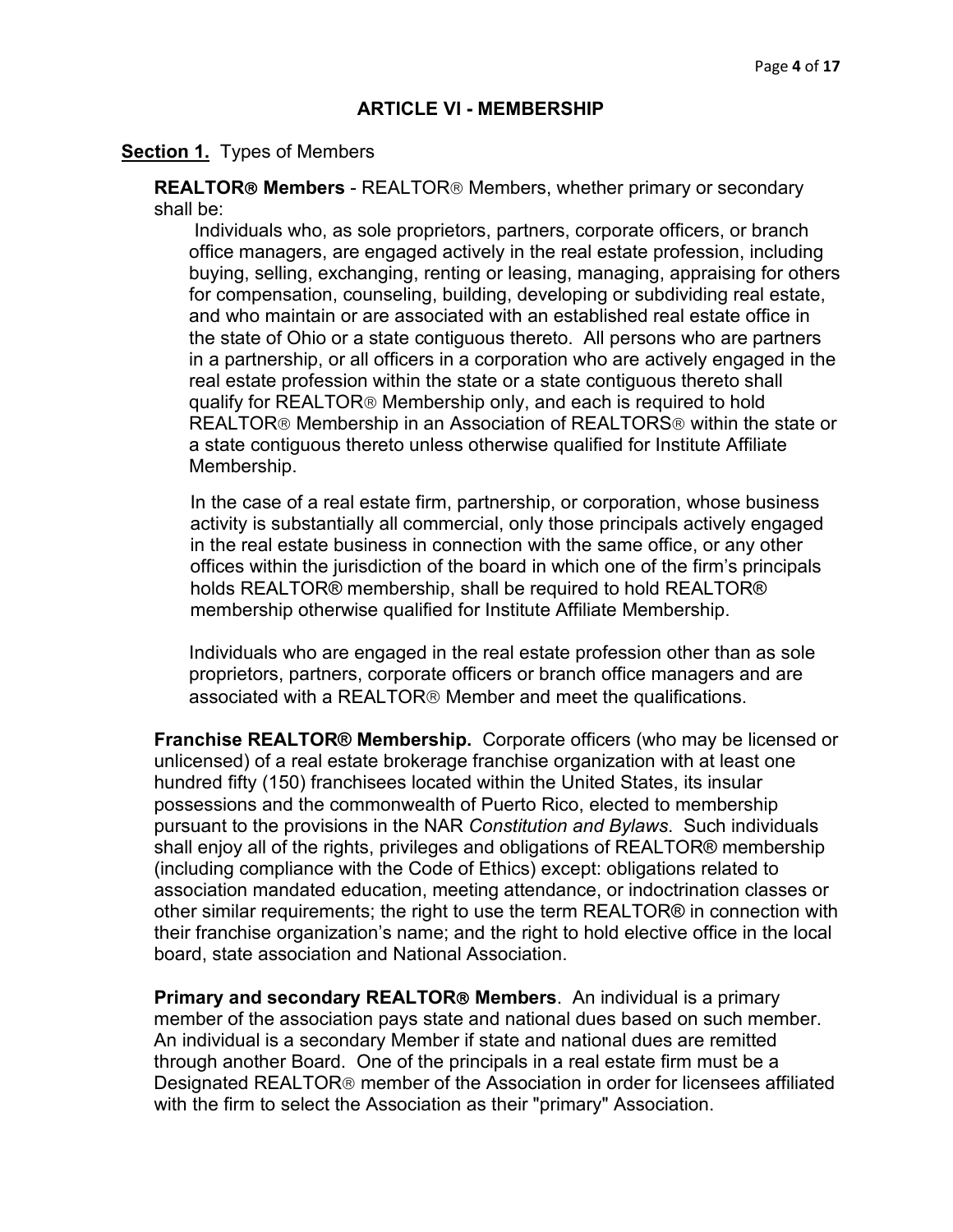**Designated/Principal REALTOR Member.** Each firm (or office in the case of firms with multiple office locations) shall designate in writing one REALTOR Member who shall be responsible for all duties and obligations of membership including the obligation to arbitrate pursuant to Article 17 of the Code of Ethics and the payment of Association dues. The Designated REALTOR<sup>®</sup> must be a sole proprietor, partner, corporate officer or branch office manager acting on behalf of the firm's principal(s) and must meet all other qualifications for REALTOR<sup>®</sup> membership.

The Designated/Principal REALTOR (s) shall maintain an Ohio principal broker or appraisal license*.*

**Institute Affiliate Members.** Institute Affiliate Members shall be individuals who hold a professional designation awarded by an Institute, Society or Council affiliated with NAR that addresses a specialty area other than residential brokerage or individuals who otherwise hold a class of membership in such Institute, Society or Council that confers the right to hold office. Any such individual, if otherwise eligible, may elect to hold REALTOR<sup>®</sup> membership, subject to payment of applicable dues for such membership.

**REALTOR® Emeritus Member**. To be is eligible for REALTOR® Emeritus status: a person must have held membership in the National Association of REALTORS® for a cumulative period of forty (40) years in one or more Associations **and** the member must also have one (1) year of service at the National Association level. Upon certification by the Board of Directors of NAR, no further payment of dues is necessary to NAR by the Member Association of which the REALTOR is a member.

#### **Section 2.** - Privileges of REALTOR® Members.

REALTOR® members, whether primary or secondary, in good standing whose financial obligations to the association are paid in full shall be entitled to vote and to hold elective office in the association; may use the terms REALTOR® and REALTORS; and have the primary responsibility to safeguard and promote the standards, interests, and welfare of the association and the real estate profession.

#### **Section 3.** - Obligation of REALTOR® Members.

It shall be the duty and responsibility of every REALTOR® member of this association to abide by the Constitution and Bylaws and the rules and regulations of the association, the Constitution and Bylaws of the State Association, the Constitution and Bylaws of the NATIONAL ASSOCIATION OF REALTORS®, and to abide by the Code of Ethics of the NATIONAL ASSOCIATION OF REALTORS®, including the duty to arbitrate controversies arising out of real estate transactions as specified by Article 17 of the Code of Ethics, and as further defined and in accordance with the procedures set forth in the Code of Ethics and Arbitration Manual of this association, as from time to time amended.

All classifications of membership **MUST** conduct themselves in a manner that does not adversely affect the term REALTOR<sup>®</sup> and/or the real estate industry and shall refrain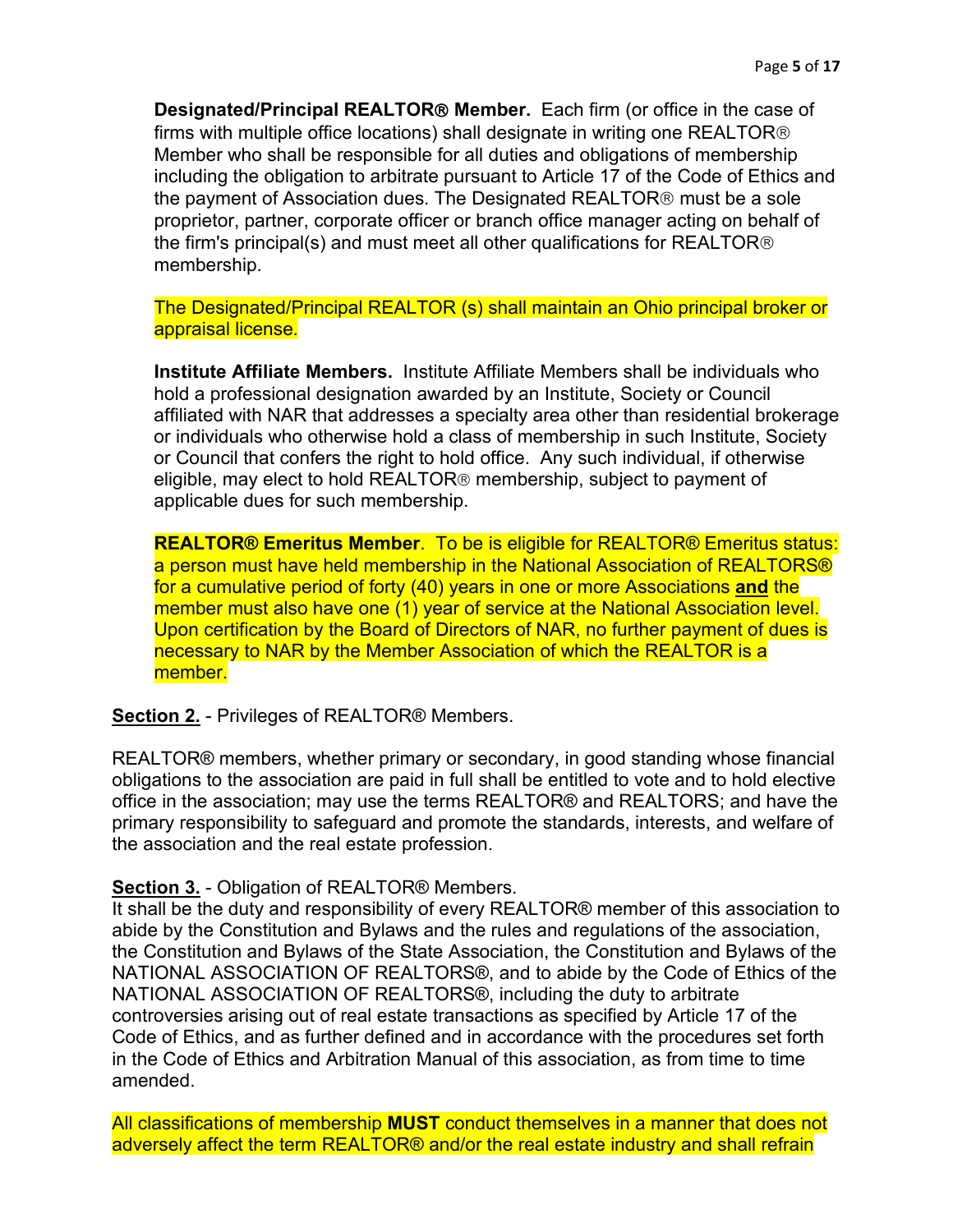from conduct that is inconsistent with or adverse to the objectives and purposes of the local, state and National Association of REALTORS.

**Section 4. Sexual Harassment**. Any member of the Association may be reprimanded, placed on probation, suspended or expelled for sexual harassment of an Association employee, or Association Executive or Director after an investigation is conducted. As used in this Section, harassment means any verbal or physical conduct including threatening or obscene language, unwelcome sexual advances, stalking, actions including strikes, shoves, kicks, or other similar physical contact, or threats to do the same, or any other conduct with the purpose or effect of unreasonably interfering with an individual's work performance by creating a hostile, intimidating or offensive work environment.

The decision of the appropriate disciplinary action to be taken shall be made by the investigatory team comprised of the President, President-elect and one member of the Board of Directors selected by the highest-ranking officer not named in the complaint, upon consultation with legal counsel for the association. Disciplinary action may include any sanction authorized in the association's Code of Ethics and Arbitration Manual.

If the complaint names the President or President-Elect they may not participate in the proceedings and shall be replaced by the Immediate Past President or, alternatively, by another member of the Board of Directors selected by the highest-ranking officer not named in the complaint.

# **ARTICLE VII - DUES**

## **Section 1.** Initiation Fee.

The board of directors may adopt an initiation fee for REALTOR® membership in reasonable amount, not exceeding three (3) times the amount of the annual dues for REALTOR® membership, which shall be required to accompany each application for REALTOR® membership and which shall become the property of the association upon final approval of the application and which shall not be refundable. The Initiation Fee shall only be charged one time to a member regardless if a person re-applies to Midwestern Ohio Association of REALTORS.

- (a) A REALTOR $<sub>®</sub>$  member who is currently a member with another local Board of</sub> REALTORS<sup>®</sup> in the State of Ohio, or a state contiguous thereto, may transfer their primary membership to the Association and will not have to pay the initiation fee.
- (b) A REALTOR<sup>®</sup> who wants to affiliate with the Association as a secondary member shall have the initiation fee waived. It is not mandatory for the secondary member to complete the New Member Training requirements. Payment of dues will begin as of the month of the membership application with the Association and shall be paid as set forth in these Bylaws.
- (c) A former REALTOR<sup>®</sup> Member who had voluntarily terminated their membership and applies for reinstatement shall have the initiation fee and New Member Training requirements waived if these were completed at the last application for REALTOR membership. **A \$50 Reinstatement Fee will be assed to the returning member.**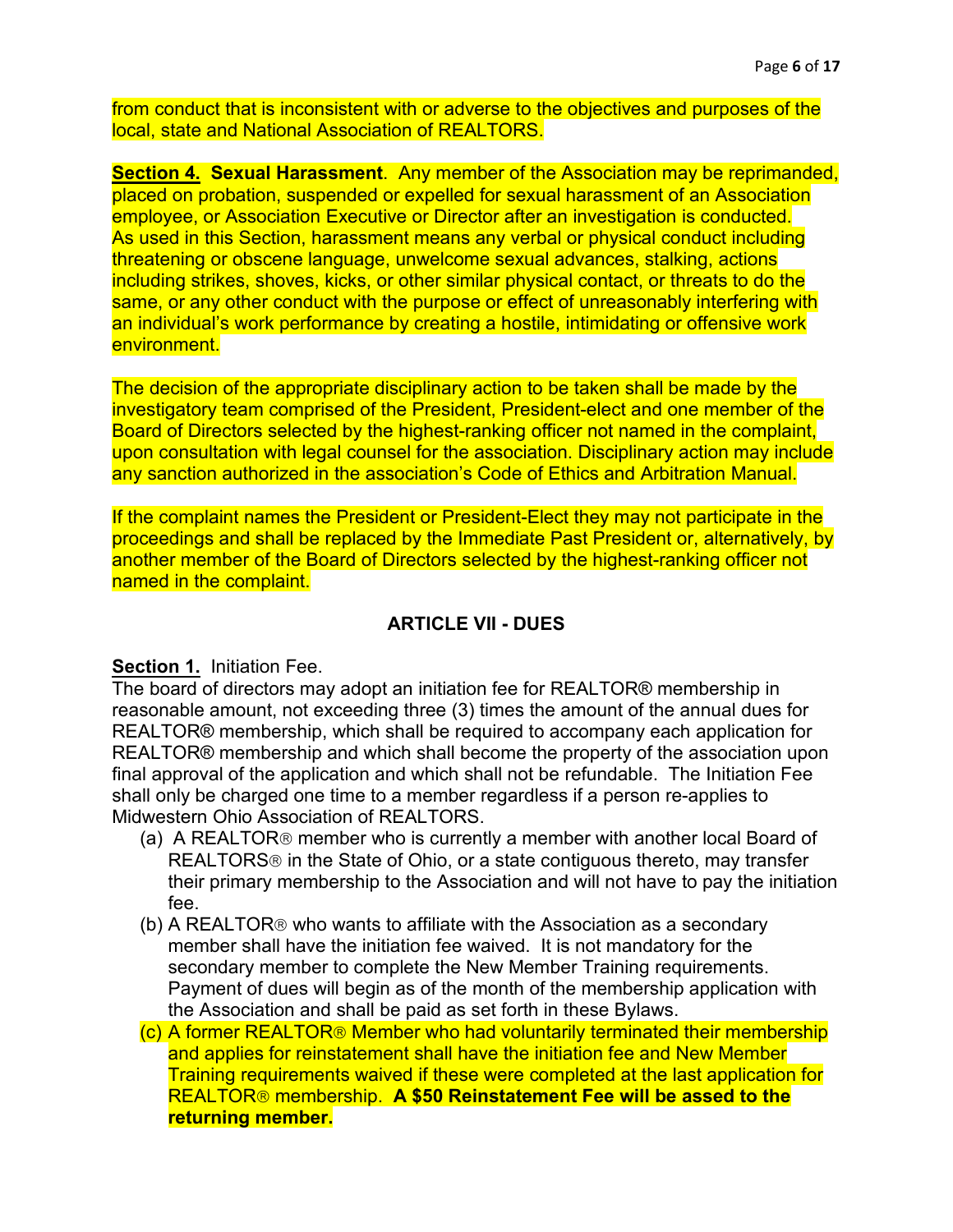# **Section 2.** Designated/Principal REALTOR® Member Dues.

The annual dues of each Designated REALTOR® member shall be in such amount as established annually by the board of directors, plus an additional amount to be established annually by the board of directors times the number of real estate salespersons and licensed or certified appraisers who (1) are employed by or affiliated as independent contractors, or who are otherwise directly or indirectly licensed with such REALTOR® member, and (2) are not REALTOR® members of any association in the state or a state contiguous thereto or Institute Affiliate members of the association.

In calculating the dues payable to the association by a designated REALTOR® member, non-member licensees as defined in (1) and (2) of this paragraph shall not be included in the computation of dues if the designated REALTOR® has paid dues based on said non-member licensees in another association in the state or a state contiguous thereto, provided the designated REALTOR® notifies the association in writing of the identity of the association to which dues have been remitted.

In the case of a designated REALTOR® member in a firm, partnership, or corporation whose business activity is substantially all commercial, any assessments for nonmember licensees shall be limited to licensees affiliated with the designated REALTOR® (as defined in (1) and (2) of this paragraph) in the office where the designated REALTOR® holds membership, and any other offices of the firm located within the jurisdiction of this association.

A REALTOR® member of a Member Board shall be held to be any member who has a place or places of business within the state or a state contiguous thereto and who, as a principal is actively engaged in the real estate profession as defined in Article III, Section 1 of the *Constitution* of the NATIONAL ASSOCIATION OF REALTORS®. An individual shall be deemed to be licensed with a REALTOR® if the license of the individual is held by the REALTOR®, or by any broker who is licensed with the REALTOR®, or by any entity in which the REALTOR® has a direct or indirect ownership interest and which is engaged in other aspects of the real estate business provided that such licensee is not otherwise included in the computation of dues payable by the principal of the entity.

A REALTOR® with a direct or indirect ownership interest in an entity engaged exclusively in soliciting and/or referring clients and customers to the REALTOR® for consideration on a substantially exclusive basis shall annually file with the association on a form approved by the association a list of the licensees affiliated with that entity and shall certify that all of the licensees affiliated with the entity are solely engaged in referring clients and customers and are not engaged in listing, selling, leasing, renting, managing, counseling, or appraising real property. The individuals disclosed on such form shall not be deemed to be licensed with the REALTOR® filing the form for purposes of this section and shall not be included in calculating the annual dues of the designated REALTOR®. Designated REALTORS® shall notify the association within three (3) days of any change in status of licensees in a referral firm.

The exemption for any licensee included on the certification form shall automatically be revoked upon the individual being engaged in real estate licensed activities (listing, selling, leasing, renting, managing, counseling, or appraising real property) other than referrals, and dues for the current fiscal year shall be payable.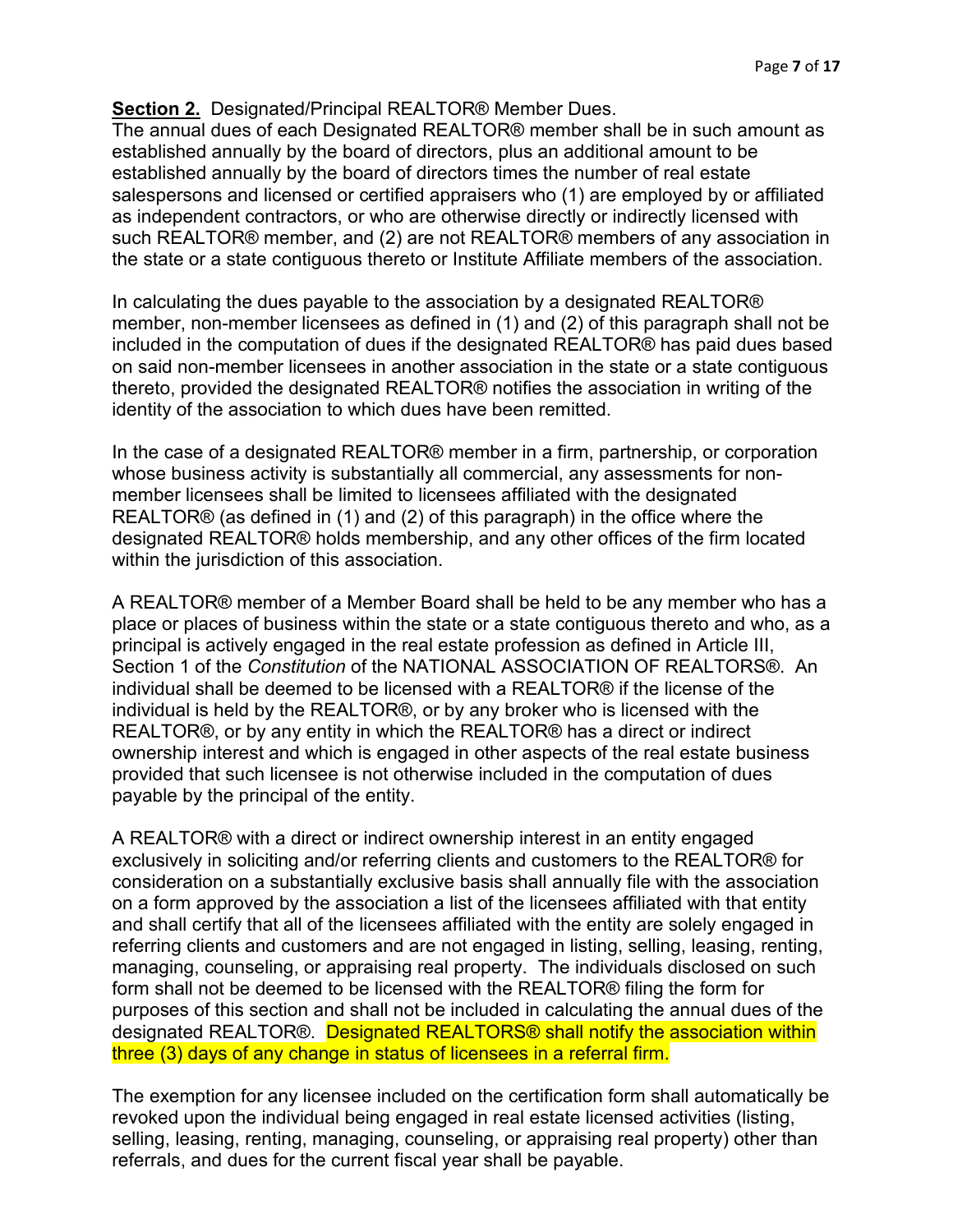Membership dues shall be prorated for any licensee included on a certification form submitted to the association who during the same calendar year applies for REALTOR® or REALTOR-ASSOCIATE® membership in the association. However, membership dues shall not be prorated if the licensee held REALTOR® or REALTOR-ASSOCIATE® membership during the preceding calendar year.

### **Section 3**. - REALTOR® Member Dues.

The local annual dues of REALTOR® members shall be as established annually by the board of directors. National and state membership dues are determined by their respective Board of Directors.

### **Section 4.** - Institute Affiliate Member Dues.

The annual dues of each Institute Affiliate member shall be as established in Article II of the Bylaws of the NATIONAL ASSOCIATION OF REALTORS®.

### **Section 5. Dues Payable**.

State and National dues for all members shall be payable annually in advance of or on the first day of January; local MOAR dues shall be payable annually in advance or on the first day of July. If a new Member makes application to the Association, their dues shall be prorated for the remainder of the year, and shall not be refundable. Dues shall be computed from the first day of the month in which application was received.

(a) In the event a sales licensee or licensed or certified appraiser who holds REALTOR<sup>®</sup> membership is dropped for nonpayment of Association dues, and the individual remains with the Designated REALTOR®'s firm, the dues obligation of the Designated REALTOR<sup>®</sup> will be increased to reflect the addition of a non-member licensee. Dues shall be calculated from the first day of the current fiscal year and are payable within 30 days of the notice of termination.

# **Section 6. Nonpayment of Financial Obligations**.

If dues, fees, fines or other assessments including amounts owed to the Association are not paid within one (1) month after the due date, the non-paying Member is subject to a Late Fee and suspension at the discretion of the Board of Directors. Two (2) months after due date, membership of the non-paying Member may be terminated at the discretion of the Board of Directors.

A former Member who has had his membership terminated for non-payment of dues, fees, fines or other assessments duly levied in accordance with the provisions of these Bylaws or the provisions of the Rules and Regulations of the Association or any of its services, departments, divisions, or subsidiaries may apply for reinstatement in a manner prescribed for new applicants for membership, after making payment in full of all accounts due as of the date of termination.

**Section 7. Notice of Dues, Fee, Fines, Assessments, or Other Financial Obligations of Members**. All dues, fees, fines, assessments, or other financial obligations to the Association shall be noticed to the delinquent Association Member and the Designated REALTOR® either electronically, phone call and/or in writing setting forth the past amount owed and due date.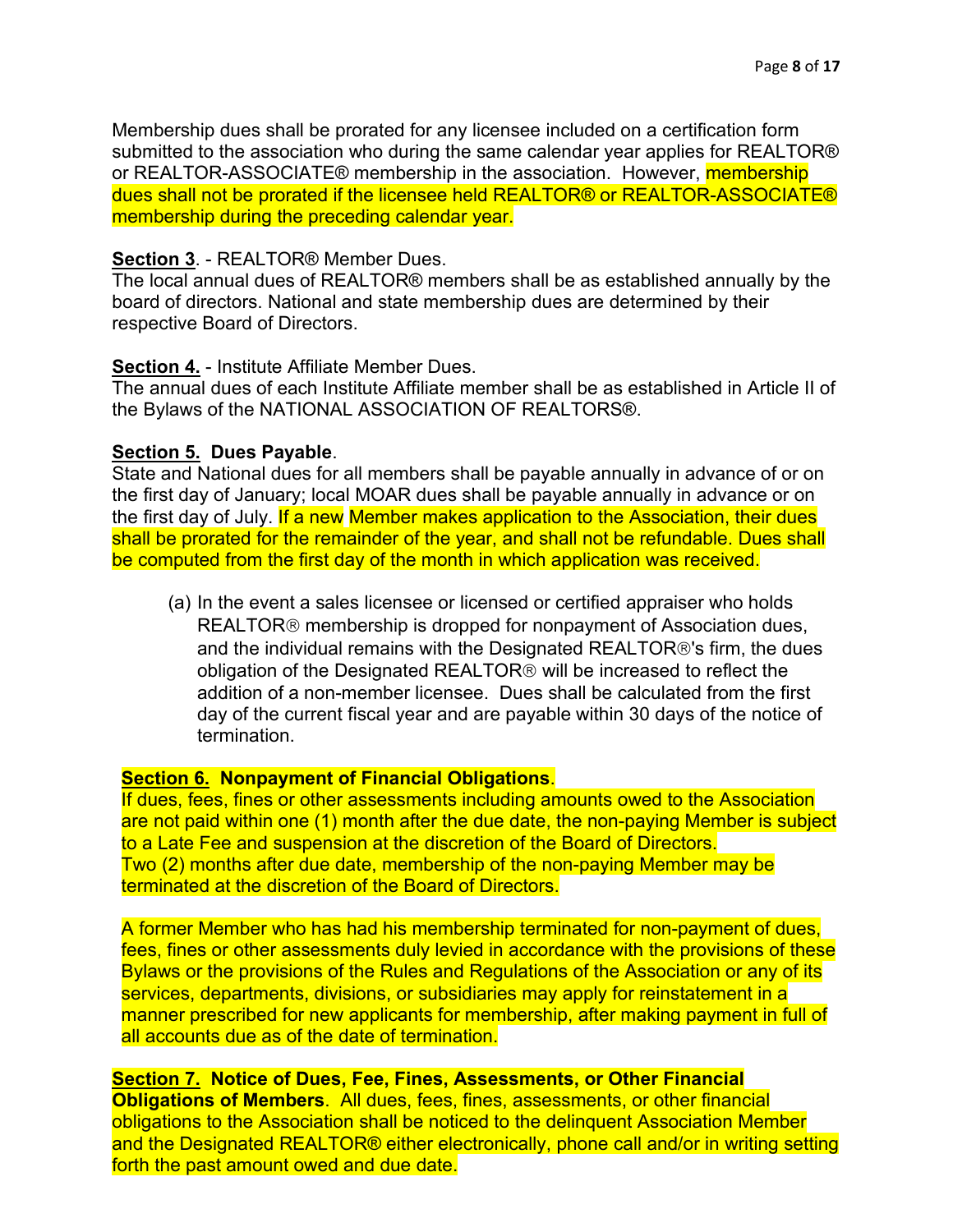# **ARTICLE VIII – MEMBER APPLICATION AND APPROVAL**

# **Section 1. Application**

An application for membership shall be made in such manner and form as prescribed by the Board of Directors and made available to anyone requesting it. The application form shall contain among the statements to be signed by the applicant

- (a) that applicant agrees as a condition to membership to thoroughly familiarize himself with the Code of Ethics of NAR, the Constitution, Bylaws and Rules and Regulations of the Association, Ohio REALTORS and NAR and if approved as a member, will abide by the Constitution and Bylaws and Rules and Regulations of the Association, Ohio REALTORS and National Association of REALTORS.
- (b) REALTOR<sup>®</sup> member will abide by the Code of Ethics of NAR, including the obligation to arbitrate controversies arising out of real estate transactions as specified by Article 17 of the Code of Ethics, and as further specified in the Code of Ethics and Arbitration manual of NAR, as from time to time amended, and
- (c) that applicant consents that the Association, through its Association or otherwise, may invite and receive information and comment about applicant from any member or other persons, and that applicant agrees that any information and comment furnished to the Association by any person in response to the invitation shall be conclusively deemed to be privileged and not form the basis of any action for slander, libel, or defamation of character.
- (d) The applicant shall with the form of application, have access to a copy of the Bylaws, Constitution, Rules and Regulations and Code of Ethics referred to above.

# **Section 2. Qualifications**

Individuals who are actively engaged in the real estate profession other than as sole proprietors, partners, corporate officers, branch office managers or salesperson in order to qualify for REALTOR<sup>®</sup> membership:

- (a) shall at the time of application be associated either as an employee or as an independent contractor with a Designated REALTOR<sup>®</sup> member of the Association of a Designated REALTOR<sup>®</sup> member of another Board (if a secondary member)
- (b) and must maintain a current, valid real estate broker's or salesperson's license or be licensed or certified by an appropriate state regulatory agency to engage in the appraisal of real property,
- (c) shall complete New Member Training requirements covering the Bylaws and Rules and Regulations of the Association, the Bylaws of Ohio REALTORS and the Constitution and Bylaws and Code of Ethics of NAR,
- (d) and shall agree that if elected to membership, they will abide by the Code of Ethics of NAR, and by the Constitution, Bylaws, and Rules and Regulations of the Association, Ohio REALTORS and NAR.

i) Article IV, Section 2 of the National Association of REALTORS Bylaws prohibits Member Boards from knowingly granting REALTOR membership to any applicant who has unfilled sanction pending which was imposed by another Board or Association of REALTORS for violation of the Code of **Ethics** 

"Provisional" membership may be granted in instances where ethics complaints or arbitration requests (or hearings) are pending in other associations or where the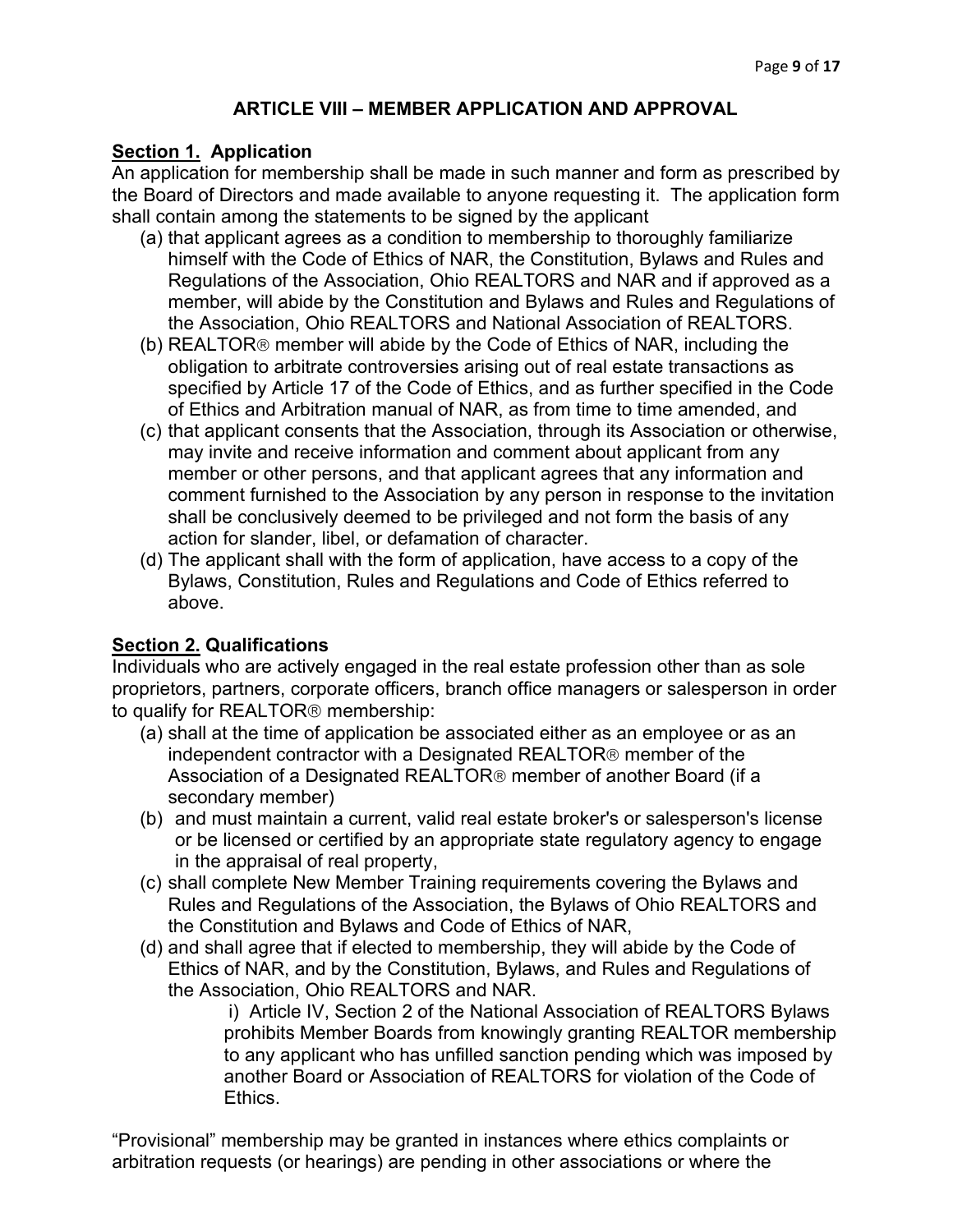applicant for membership has unsatisfied discipline pending in another association (except for violations of the Code of Ethics).

Associations may reconsider the membership status of such individuals when all pending ethics and arbitration matters (and related discipline) have been resolved or if such matters are not resolved within six (6) months from the date that provisional membership is approved.

Provisional members shall be considered REALTORS® and shall be subject to all of the same privileges and obligations of REALTOR® membership. If a member resigns from another association with an ethics complaint or arbitration request pending the association may condition membership on the applicant's certification that he/she will submit to the pending ethics or arbitration proceeding (in accordance with the established procedures of the association to which the applicant has made application) and will abide by the decision of the hearing panel.

### **Section 3. Approval for Membership**

The procedure for election/approval to membership shall be as follows.

- (a) The Executive Officer (or duly authorized designee) shall determine whether the applicant is applying for the appropriate class of membership. If the association has adopted provisional membership, applicants for REALTOR® membership may be granted provisional membership immediately upon submission of a completed application form and remittance of applicable association dues and any application fee. A monthly report is submitted to the Board of Directors of new members. Provisional members shall be considered REALTORS® and shall be subject to all of the same privileges and obligations of membership. Primary membership is granted subject to completion of New Member Training requirements within 60 days of application.
- (b) The board of directors may not reject an application without providing the applicant with advance notice of the findings, an opportunity to appear before the board of directors, to call witnesses on his/her behalf, to be represented by counsel, and to make such statements as he/she deems relevant. The board of directors may also have counsel present. The board of directors shall require that written minutes be made of any hearing before it or may electronically or mechanically record the proceedings.
- (c) If the board of directors determines that the application should be rejected, it shall record its reasons with the executive officer (or duly authorized designee). If the board of directors believes that denial of membership to the applicant may become the basis of litigation and a claim of damage by the applicant, it may specify that denial shall become effective upon entry in a suit by the association for a declaratory judgment by a court of competent jurisdiction of a final judgment declaring that the rejection violates no rights of the applicant. (Adopted 1/98, Amended 1/05)

#### **Section 4. Status Changes**

(a) A REALTOR<sup>®</sup> who changes the conditions under which he holds membership shall be required to provide written notification to the Association within 30 days. A REALTOR® who becomes a principal in the firm with which he has been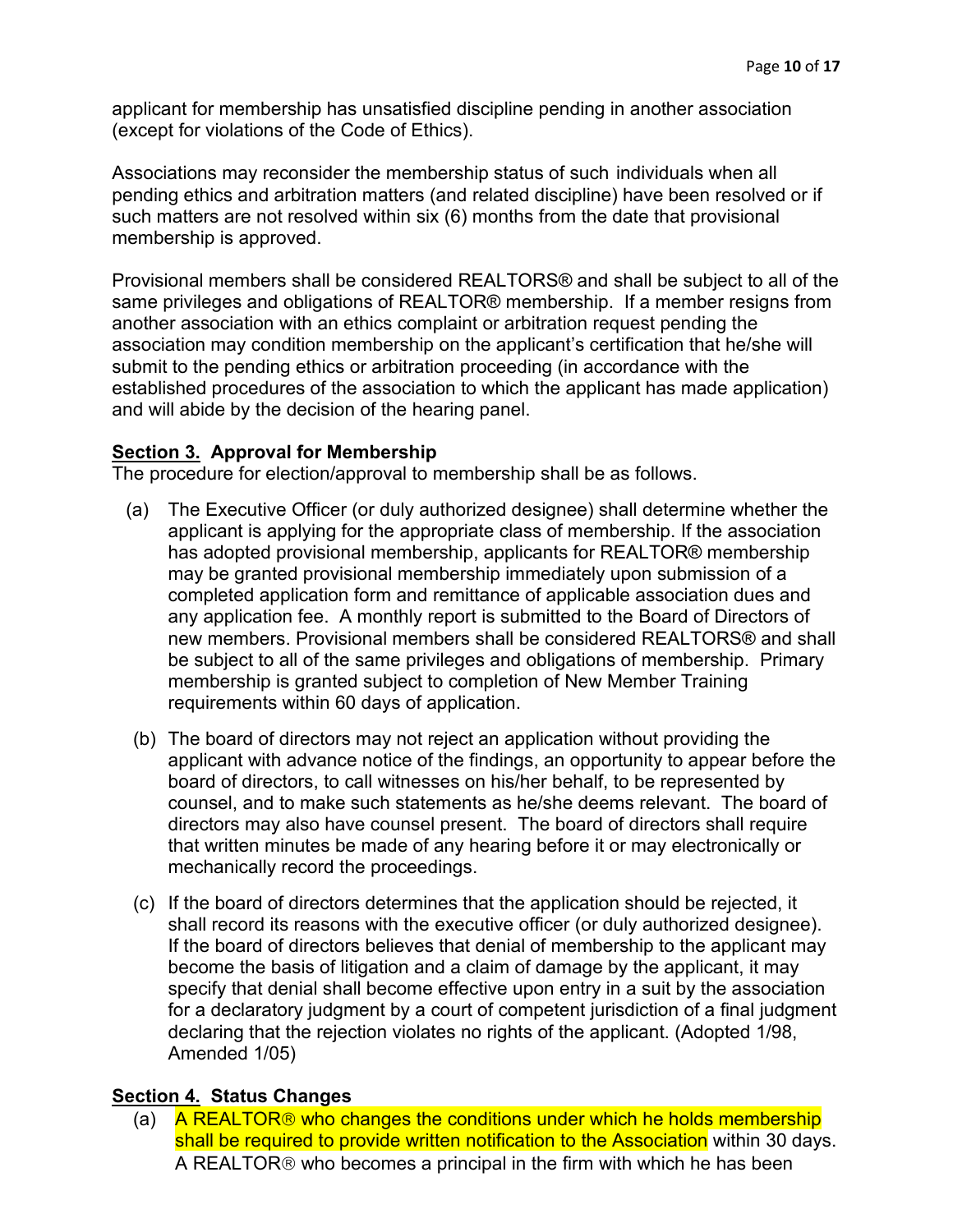licensed or, alternatively, becomes a principal in a new firm which will be comprised of REALTOR<sup>®</sup> principals may be required to satisfy any previously unsatisfied membership requirements applicable to REALTOR® members but shall, during the period of transition from one status of membership to another, be subject to all of the privileges and obligations of a REALTOR). If a REALTOR<sup>®</sup> does not satisfy the requirements established in these Bylaws for the category of membership to which they have transferred within 30 days of the date they advised the Association of their change in status, their new membership application will terminate automatically unless otherwise so directed by the Board of Directors.

NOTE: The Board of Directors, at its discretion, may waive any qualification, which the applicant has already fulfilled in accordance with the Association's Bylaws.

- (b) Any application fee related to a change in membership status shall be reduced by an amount equal to any application fee previously paid by the applicant.
- (c) Dues shall be prorated from the month in which the association receives the application and dues are paid and shall be based on the new membership status of the remainder of the year.
- (d) A REALTOR® who is transferring their license from one firm comprised of REALTOR® to another firm comprised of REALTOR® shall be subject to all of the privileges and obligations of membership during the period of transition. If the transfer is not completed within (30) thirty days of the date the board is advised of the disaffiliation with the current firm, membership will terminate automatically unless otherwise so directed by the Board of Directors.

#### **Section 5. Resignations/Pending Ethics/Pending Arbitration**

Resignations of members shall become effective when received in writing by the association, however, that if any member submitting the resignation is indebted to the Association for dues, fees, fines, or other assessments of the Association of any of its services, departments, divisions, or subsidiaries, the Association may condition the right of the resigning member to reapply for membership upon payment in full of all such monies owed.

If a member resigns from the Association or otherwise causes membership to terminate with an ethics complaint pending, the complaint shall be processed until the decision of the association with respect to disposition of the complaint is final by this association (if respondent does not hold membership in any other association) or by any other association in which the respondent continues to hold membership.

If an ethics respondent resigns or otherwise causes membership in all Boards to terminate before an ethics complaint is filed alleging unethical conduct occurred while the respondent was a REALTOR®, the complaint, once filed, shall be processed until the decision of the association with respect to disposition of the complaint is final.

In any instance where an ethics hearing is held subsequent to an ethic respondent's resignation or membership termination, any discipline ratified by the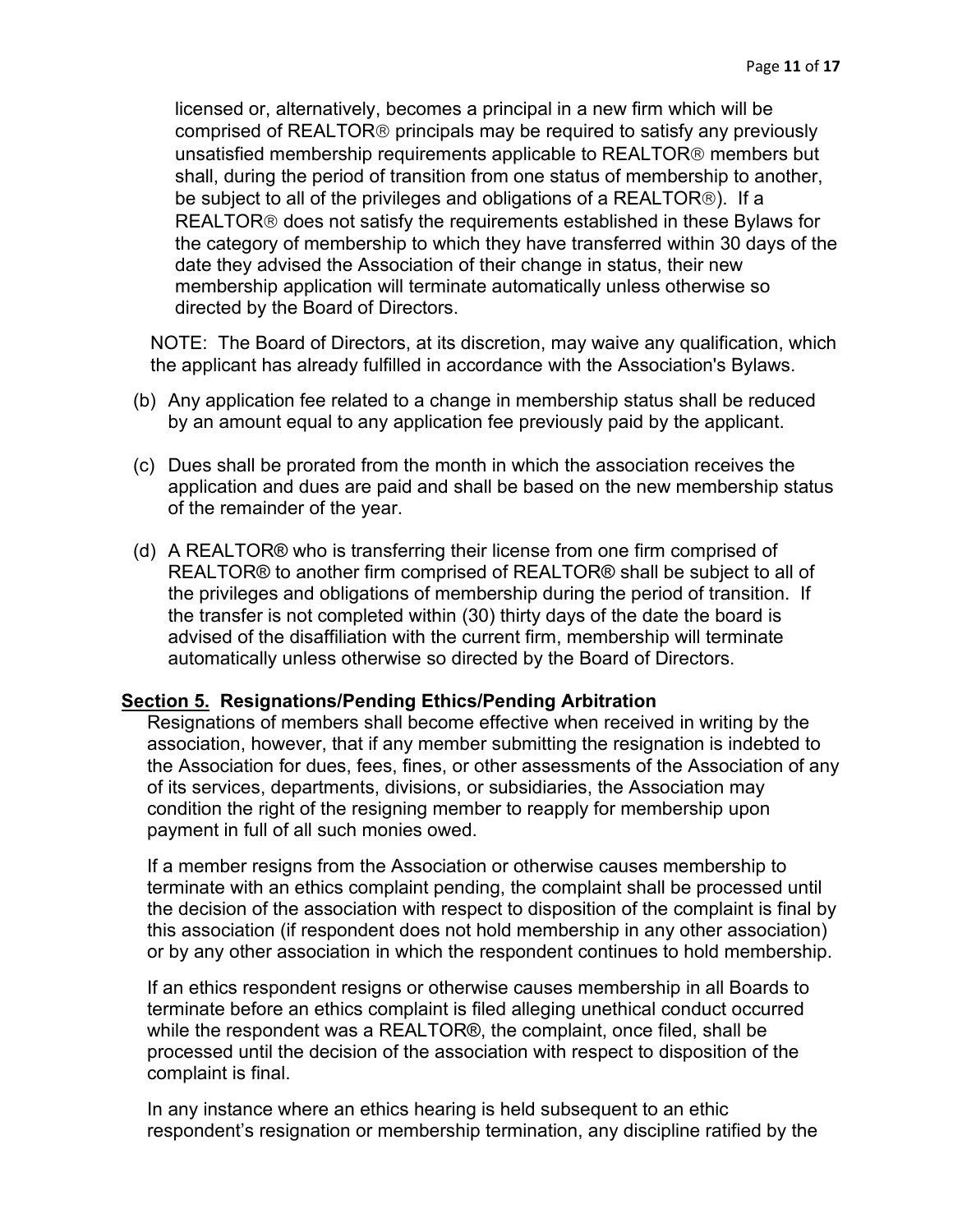Board of Directors shall be held in abeyance until such time as the respondent rejoins an association of REALTORS®.

If a member resigns or otherwise causes membership to terminate, the duty to submit to arbitration continues in effect even after membership lapses or is terminated, provided that the dispute arose while the former member was a REALTOR<sup>®</sup>.

### **Section 6. Voting Privileges**

- (a) REALTOR<sup>®</sup> members, whether primary or secondary, in good standing whose financial obligations to the Association are paid in full shall be entitled to vote and hold elective office in the Association, may use the terms REALTOR<sup>®</sup> and REALTORS<sup>®</sup> and have the primary responsibility to safeguard and promote the standards, interests and welfare of the Association and the real estate profession.
- (b) Institute Affiliate members shall have rights and privileges and will be subject to obligations prescribed by the Board of Directors consistent with the Constitution and Bylaws of NAR.

Local associations establish the rights and privileges to be conferred on Institute Affiliate Members except that no Institute Affiliate Member may be granted the right to use the term REALTOR® or the REALTOR® logo, to serve as President or to be a participant in the local association's MLS.

# **ARTICLE IX – FISCAL AND ELECTIVE YEAR**

The fiscal and elective year of the Association shall be the calendar year.

#### **ARTICLE X – ASSOCIATION OFFICERS AND DIRECTORS**

**Section 1. Officers.** The elective officers of the Association shall be: President. President-Elect, and Treasurer. They shall be elected for terms of one year. Nominees for the office of President-Elect shall have served at least one year previously or currently on the Board of Directors and must have been an Active Member of the Association for the three years prior to their nomination and election.

#### **Section 2. Duties of Officers**.

- (a) President. It shall be the duty of the President to preside at all meetings of the Association, to have general supervision of the interests of the Association and to serve as a member and chairman of the Executive Committee and President of the Board of Directors.
- (b) President-Elect. In the absence of the President, the President-elect shall perform the duties of the President. It shall be the duty of the President-Elect to serve as an advisor to and observer of the President of the Association, and the President-Elect shall take an active part in the decision making process of the Association, and shall perform such duties as may be assigned by the President. The President-Elect shall serve on the Executive Committee.
- (c) Treasurer. The Treasurer shall be a member of the Executive Committee. The Treasurer shall be responsible for overseeing all funds received by the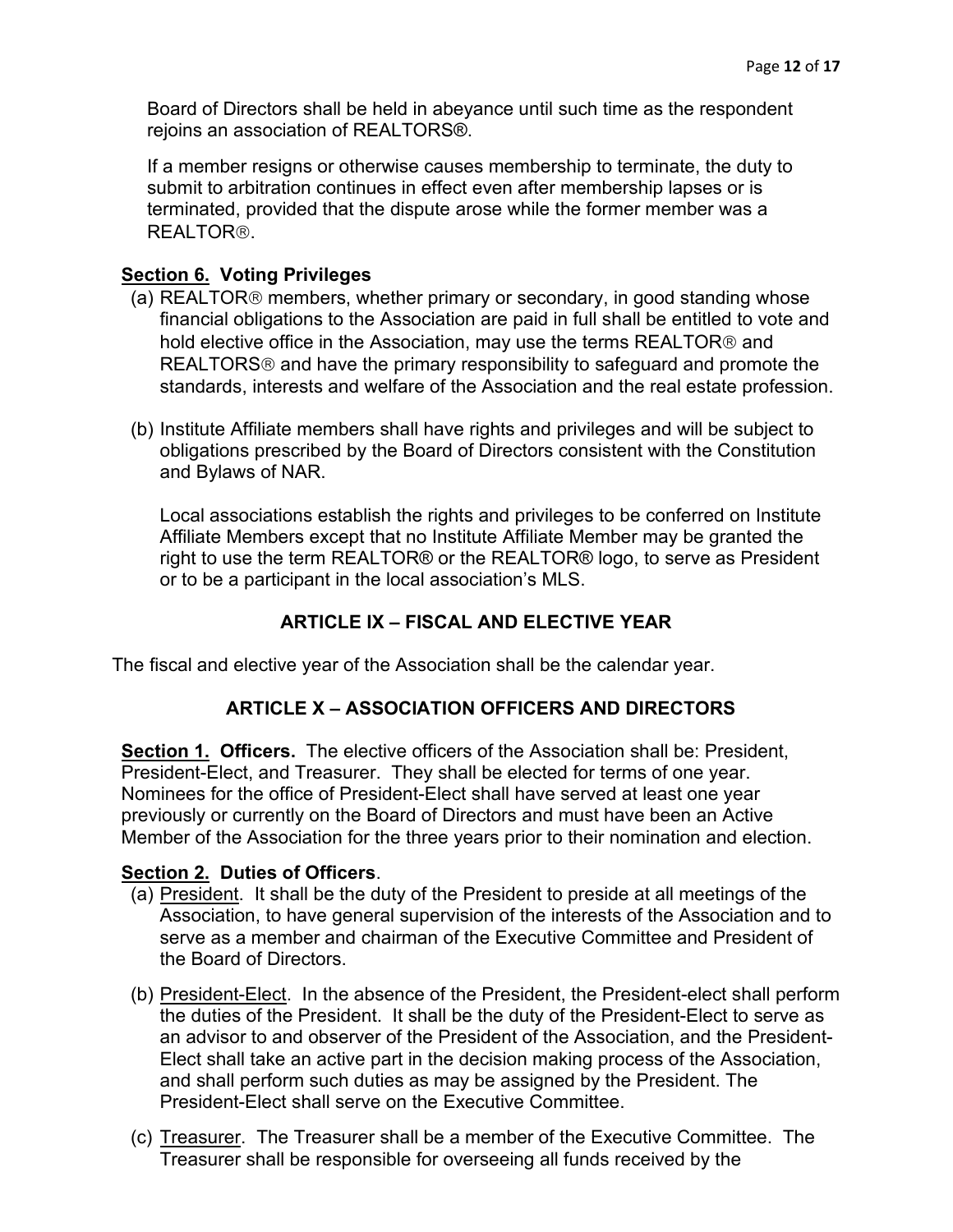Association and deposit the same in accounts of the Association in depositories, as the Board of Directors shall direct. The Board of Directors shall designate the persons who may draw checks or drafts and execute withdrawal slips on accounts maintained by the Association.

The Treasurer shall see that all bills are paid by reviewing/signing invoices, keep an account of all receipts and disbursements.

Finances will be reviewed each year by an independent review every two (2) years and a full audit every three (3) years in accordance with the National Association of REALTORS® Core Standards. The Board of Directors is authorized to employ a competent person or persons to make such review/audit and to establish the compensation thereof.

(d) Executive Committee. The President, President-Elect, Treasurer and Immediate Past President shall constitute the Executive Committee, whose duty it shall be to act for the Directors in matters referred to it, and for the Directors in the interim between Directors' meetings. The Executive Committee shall report to the Board of Directors with recommendations being made by said committee. The President shall act as chairman of the Executive Committee.

**Section 3. Board of Directors**. The affairs of this Association shall be managed by a Board of Directors, which shall include elected Officers, the Immediate Past President of the association, with voting privileges, one (1) Affiliate Member with voting privileges and seven (7) elected REALTOR® members of the association.

President-Elect is a one-year term. President is the next one year term.

Directors shall be elected to serve for terms of three years, except if elected to fill a vacant seat for terms of one, two and three years respectively. The Affiliate Director shall be elected to serve for a term of one (1) year.

(a) Term Limits. No director shall serve for more than two (2) consecutive three (3) year terms.

(b) No more than two (2) REALTORS® from the same real estate firm may simultaneously serve on the Board of Directors.

## **Section 4. Election of Officers and Directors**.

(a) At least one month before the annual meeting, a nominating committee of five (5) REALTOR® members shall be appointed by the board of directors. Of these, one shall be President Elect and one shall be President. The other three members shall be comprised of the remaining geographical areas.

The Nominating Committee shall select at least one candidate for each office and at least one candidate for each place to be filled on the Board of Directors.

The report of the Nominating Committee shall be conveyed to each Member eligible to vote at least one (1) week preceding the election by electronic transmission and/or may be posted on the MOAR website.

Additional candidates for the offices to be filled may be placed in nomination by a petition signed by at least five percent (5%) of the Members eligible to vote.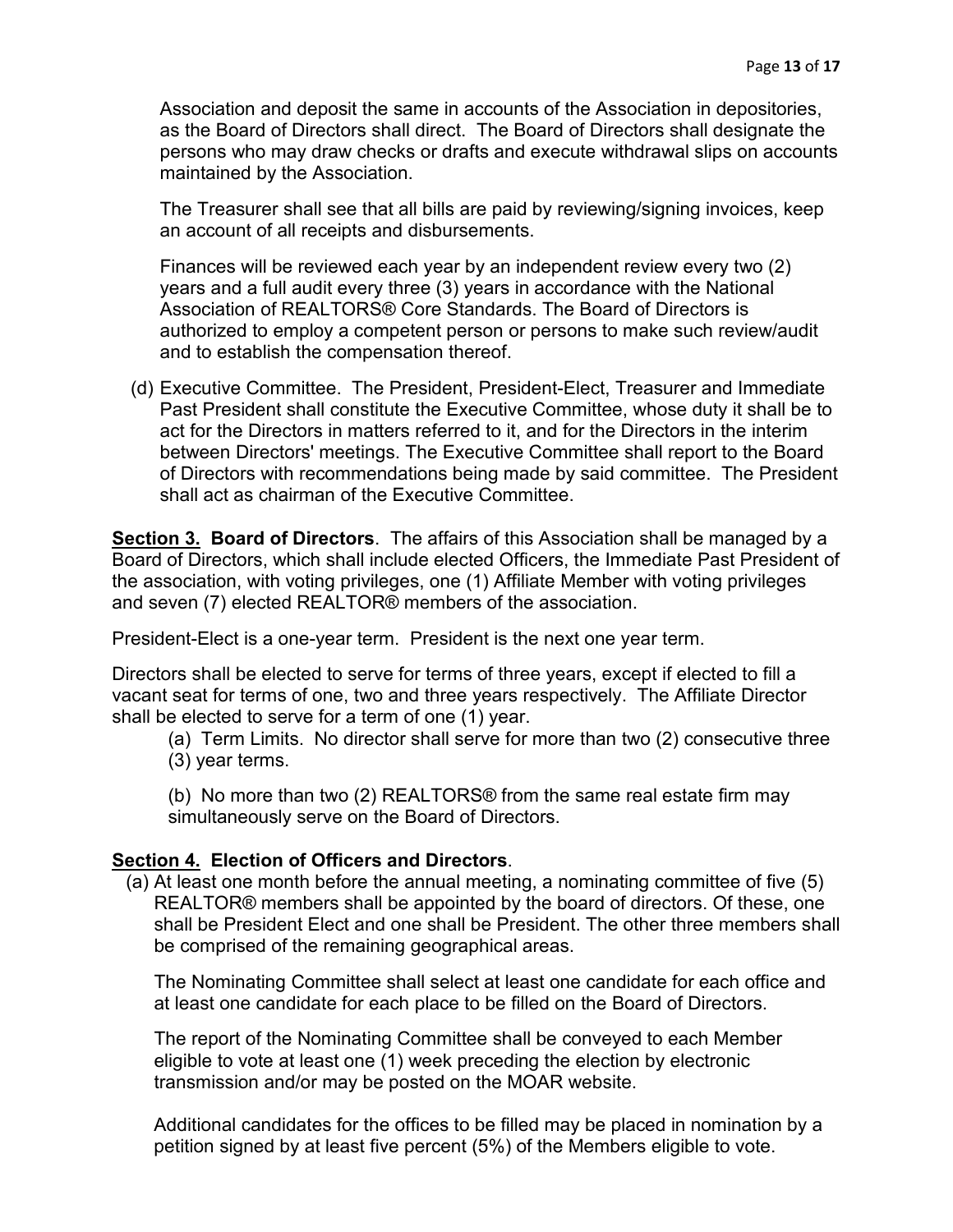The Chief Staff Executive shall send notice of such additional nominations to all REALTOR<sup>®</sup> Members eligible to vote before the election.

- (b) The election of Officers and Directors shall take prior the Annual Meeting. The ballot shall contain the names of all candidates and the offices for which they are nominated. Notwithstanding the foregoing, where permitted by state law, and in accordance with applicable state requirements, election of Officers and Directors may also be conducted by electronic means in accordance with procedures to be established by the Board of Directors.
- (c) In the case of a tie in the vote for elected office, the Midwestern Ohio Association of REALTORS® Board of Directors has the right and authority to select the winner with a majority vote via electronic ballot.

**Section 5. Vacancies**. Vacancies among the Officers and the Board of Directors shall be filled by a simple majority vote of the Board of Directors to complete the remaining term.

**Section 6. Removal of Officers or Directors**. In the event an Officer or Director is deemed to be incapable of fulfilling the duties for which elected, but will not resign from office voluntarily, in conjunction with Association Legal Counsel, the Officer or Director may be removed from office under the following procedure:

- (a) A petition requiring the removal of an Officer or Director and signed by a majority of all Directors shall be filed with the President, or if the President is the subject of the petition, with the next ranking officer, and shall specifically set forth the reasons the individual is deemed disqualified from further service.
- (b) Upon receipt of the petition, and not less than twenty (20) days or more than fortyfive (45) days thereafter, a special meeting of the voting membership of the Association shall be held and the sole business of the meeting shall be to consider the charge against the Officer or Director and to render a decision on such petition.
- (c) The special meeting shall be noticed to all voting Members at least ten (10) days prior to the meeting, and shall be conducted by the President of the Association unless the President's continued service in office is being considered at the meeting. In such case, the next ranking officer will conduct the meeting of the hearing by the Members. Provided a quorum is present, a three-fourths vote of Members present and voting shall be required for removal from office.

## **Section 7 – WRIST MLS Directors**

The Nominating Committee shall also nominate members to be voted on by the membership to serve as Directors of the Multiple Listing Service as provided by the Western Regional Information Systems & Technology (WRIST) bylaws and Rules and Regulations. Directors shall be elected to serve for a term of three years and cannot serve more than 2 consecutive terms.

The Board of Directors of the Association shall approve the nominees and shall notify the Multiple Listing Service of the names of these nominees to serve as Directors of the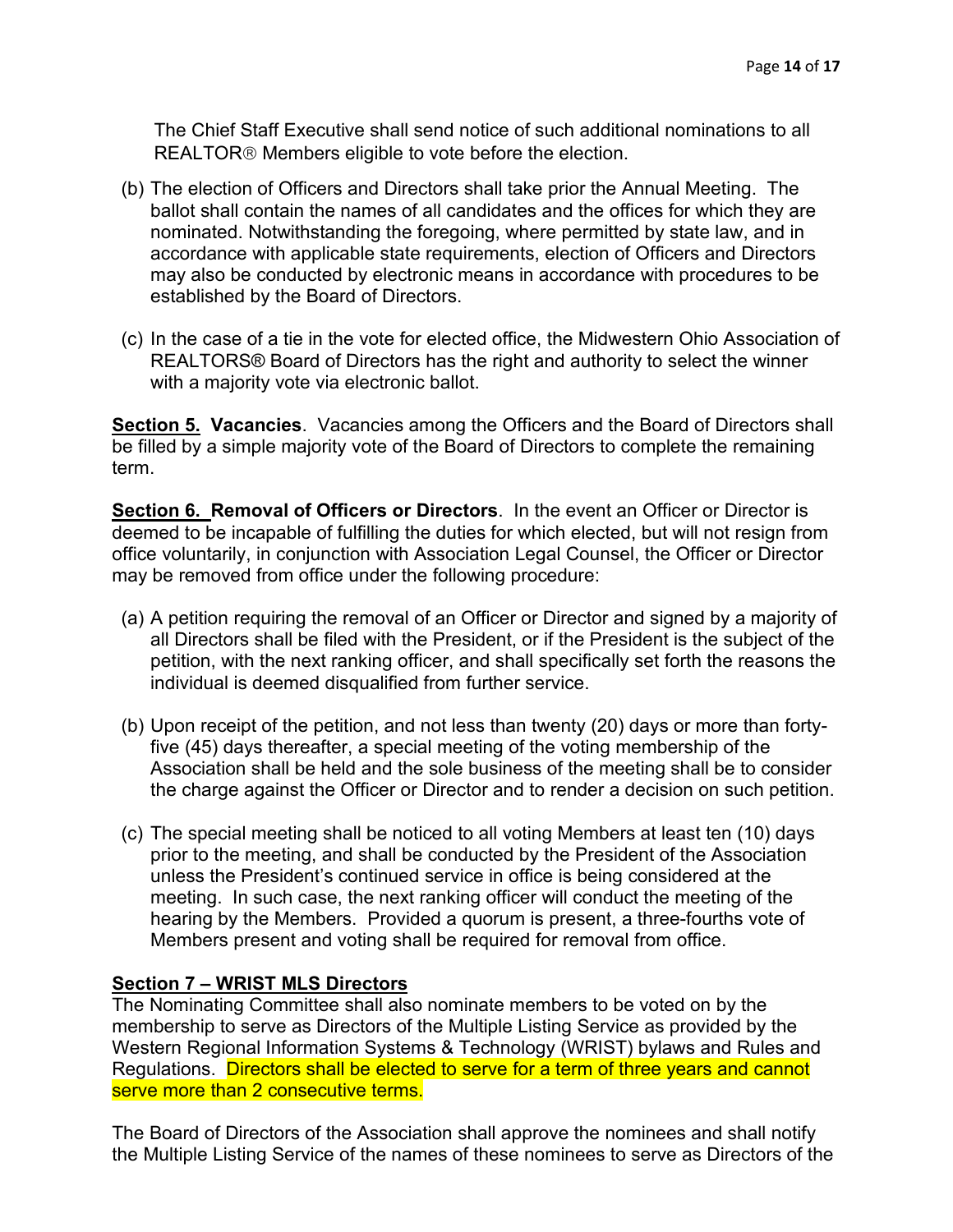Multiple Listing Service. The report of the Nominating Committee shall be conveyed to each member eligible to vote by electronic transmission and/or may be posted on the MOAR website. Additional candidates for the offices to be filled may be placed in nomination by a petition signed by at least five percent (5%) of the Members eligible to vote. The petition shall be filed with the Executive Officer by the specified deadline. The Executive Officer shall send notice of such additional nominations to all REALTOR® members eligible to vote before the election.

# **Section 8 – Executive Officer**

There shall be an Executive Officer employed by the Board of Directors. The Executive Officer shall administer the affairs of the Association, have the authority to direct, hire, supervise, evaluate and terminate staff and shall perform other duties as directed by the Officers and Board of Directors.

# **ARTICLE XI – MEETINGS**

**Section 1. Meeting of Directors**. The Board of Directors shall designate a regular time and place of meeting. Absence from three regular meetings, within the calendar year, shall be construed as resignation there from.

**Section2. Annual Meeting**. The Annual Meeting of the Association shall be held during October of each year, the date, place and hour to be designated by the Board of Directors.

**Section 3. Officer Installation**. The Officer/Director Installation Meeting shall be held in conjunction with the Member Holiday Celebration held on the first Thursday of December annually.

**Section 4. Other Meetings**. Meetings of Members may be held at other times as the President or the Board of Directors may determine, or upon the written request of at least ten percent (10%) of the Members eligible to vote.

**Section 5. Notice of Meetings**. Written notice (may be electronically conveyed) shall be given to every Member entitled to participate in the meeting at least one week preceding all meetings. If a special meeting is called it shall be accompanied by a statement of the purpose of the meeting.

**Section 6. Quorum.** A quorum for the transaction of business shall consist of ten percent (10%) of the Members eligible to vote. The quorum for the Midwestern Ohio Association of REALTORS® Board of Directors meetings shall be seven (7).

**Section 7. Electronic Transaction to Business.** To the fullest extent permitted by law, the Board of Directors may conduct business by electronic means.

# **ARTICLE XII – COMMITTEES**

**Section 1. President.** The President shall be an ex-officio member of all standing committees and shall be notified of their meetings.

**Section 2. Organization**. All committees shall be of such size and shall have duties, functions, and power as assigned by the President or the Board of Directors, except as otherwise provided in these Bylaws.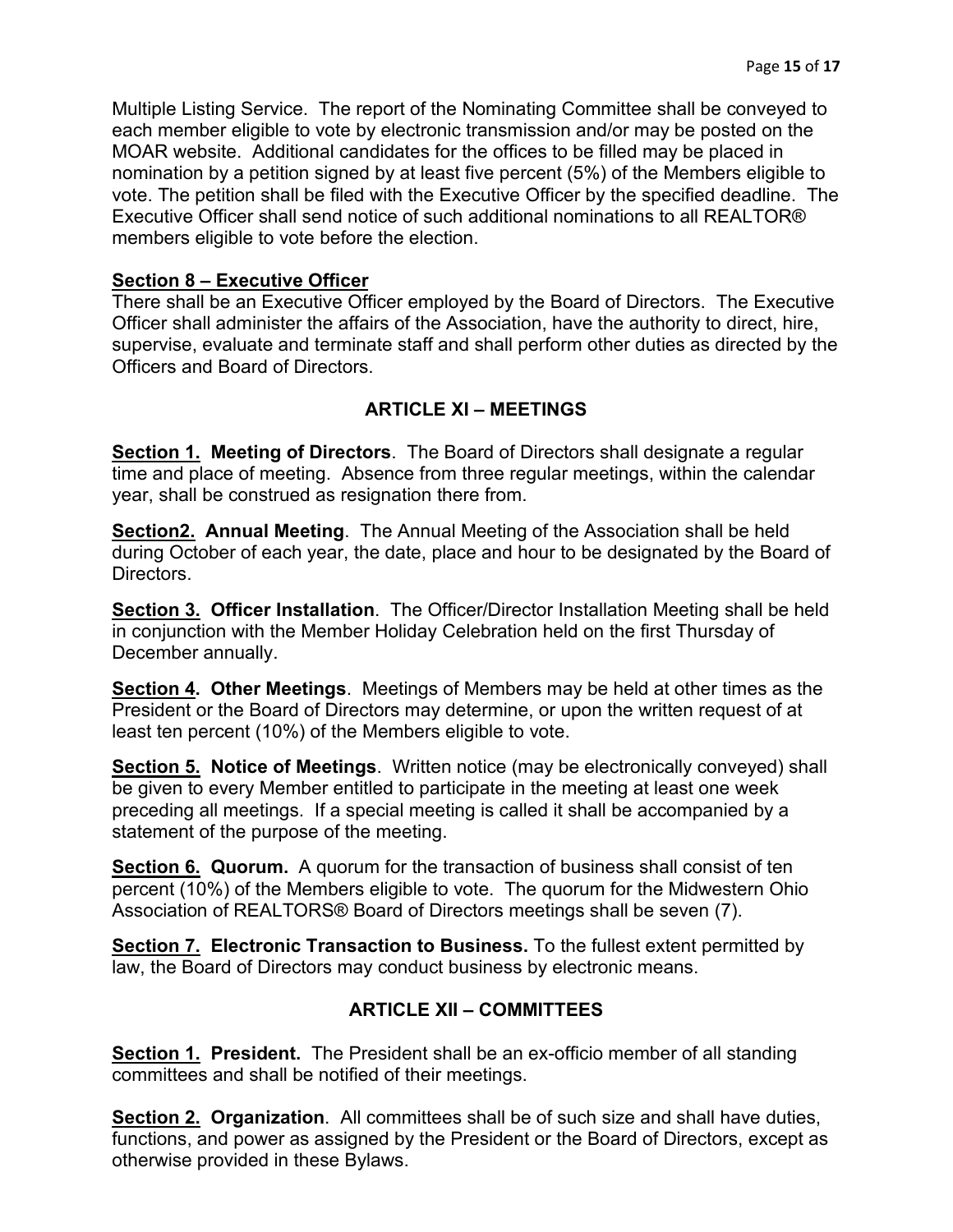**Section 3. Standing Committees**. The President shall appoint from among the REALTOR<sup>®</sup> Members, subject to confirmation by the Board of Directors, the following committees:

Affiliate Committee Forms Committee

#### **Section 4. Affiliate Committee**

The Affiliate Committee shall appoint from among the Members, subject to confirmation by the Board of Directors, an Affiliate Director to serve on the Board of Directors.

**Section 5 Special Committees**. The President shall appoint, subject to confirmation by the Board of Directors, special committees as deemed necessary.

Program (Christmas Party) Committee Nominating Committee RPAC Fundraising **Community Outreach** 

**Section 6.** In general, no committee may bind the Association on any matter unless and until the action of the committee thereon has been approved by the Board of **Directors** 

### **ARTICLE XIII – RULES OF ORDER**

**Section 1.** Robert's Rules of Order, latest edition, shall be recognized as the authority governing the meetings of the Association, its Board of Directors and committees, in all instances wherein its provisions do not conflict with these Bylaws.

#### **ARTICLE XIV – AMENDMENTS**

**Section 1.** These Bylaws may be amended by a majority vote of the Members present and qualified to vote at any meeting at which a quorum is present or through the use of mailed or electronic ballots, provided the substance of such proposed amendment or amendments shall be plainly stated in the call for the meeting except that the Board of Directors may at any regular or special meeting of the Board of Directors at which a quorum is present, approve amendments mandated by NAR.

**Section 2.** Notice of all meetings at which amendments are to be considered shall be communicated electronically to every Member eligible to vote at least one (1) week prior to the meeting.

**Section 3**. When Bylaws amendments are mandated by NAR policy, these bylaws may be automatically amended to reflect the mandate as of the effective date of the mandatory policy authorized by the National Association of Realtors. The association shall provide notice of that change in a regular or special membership communication

**Section 4.** Amendments to these Bylaws affecting the admission or qualification of REALTOR<sup>®</sup> and Institute Affiliate Members, the use of the terms REALTOR<sup>®</sup> and REALTORS<sup>®</sup>, or any alteration in the territorial jurisdiction of the Association shall become effective upon their approval as authorized by the Board of Directors of NAR.